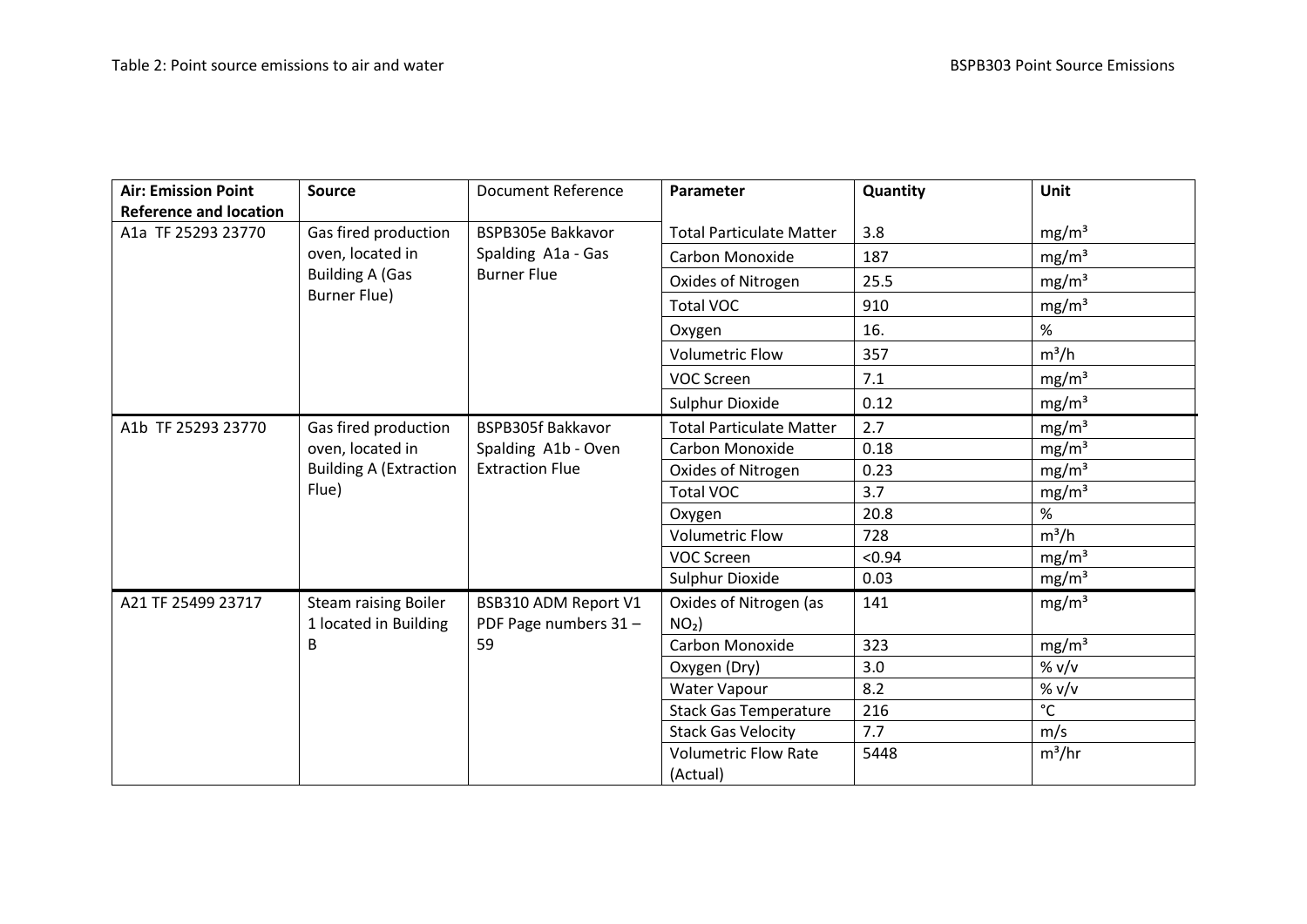|                    |                                                        |                                               | <b>Volumetric Flow Rate</b><br>(REF)    | 2841 | $m^3/hr$          |
|--------------------|--------------------------------------------------------|-----------------------------------------------|-----------------------------------------|------|-------------------|
| A22 TF 25494 23722 | <b>Steam raising Boiler</b>                            | BSB310 ADM Report V1                          | Oxides of Nitrogen (as                  | 80.7 | mg/m <sup>3</sup> |
|                    | 2 located in Building                                  | PDF Page numbers 60 -                         | $NO2$ )                                 |      |                   |
|                    | B                                                      | 88                                            | Carbon Monoxide                         | 1.1  | mg/m <sup>3</sup> |
|                    |                                                        |                                               | Oxygen (Dry)                            | 2.9  | % v/v             |
|                    |                                                        |                                               | Water Vapour                            | 8.5  | % v/v             |
|                    |                                                        |                                               | <b>Stack Gas Temperature</b>            | 219  | $^{\circ}$ C      |
|                    |                                                        |                                               | <b>Stack Gas Velocity</b>               | 8.2  | m/s               |
|                    |                                                        |                                               | <b>Volumetric Flow Rate</b><br>(Actual) | 5775 | $m^3/hr$          |
|                    |                                                        |                                               | <b>Volumetric Flow Rate</b><br>(REF)    | 2959 | $m^3/hr$          |
|                    | Steam raising boiler                                   | BSB310 ADM Report V1                          | Oxides of Nitrogen (as                  | 161  | mg/m <sup>3</sup> |
| A23 TF 25387 23754 | 3 located in building                                  | PDF Page numbers 89 -                         | $NO2$ )                                 |      |                   |
|                    | A                                                      | 117                                           | Carbon Monoxide                         | 0.71 | mg/m <sup>3</sup> |
|                    |                                                        |                                               | Oxygen (Dry)                            | 2.8  | % v/v             |
|                    |                                                        |                                               | Water Vapour                            | 20   | % v/v             |
|                    |                                                        |                                               | <b>Stack Gas Temperature</b>            | 215  | $^{\circ}$ C      |
|                    |                                                        |                                               | <b>Stack Gas Velocity</b>               | 6.3  | m/s               |
|                    |                                                        |                                               | <b>Volumetric Flow Rate</b><br>(Actual) | 6833 | $m^3/hr$          |
|                    |                                                        |                                               | <b>Volumetric Flow Rate</b><br>(REF)    | 3149 | $m^3/hr$          |
| A24 TF 25328 24122 | <b>Steam raising Boiler 4</b><br>located in building G | BSB310 ADM Report V1<br>PDF Page numbers 89 - | Oxides of Nitrogen (as<br>$NO2$ )       | 119  | mg/m <sup>3</sup> |
|                    |                                                        | $118 - 144$                                   | Oxygen (Dry)                            | 3.6  | % v/v             |
|                    |                                                        |                                               | Water Vapour                            | 7.7  | % v/v             |
|                    |                                                        |                                               | <b>Stack Gas Temperature</b>            | 166  | $^{\circ}$ C      |
|                    |                                                        |                                               | <b>Stack Gas Velocity</b>               | 3.4  | m/s               |
|                    |                                                        |                                               | <b>Volumetric Flow Rate</b><br>(Actual) | 2723 | $m^3/hr$          |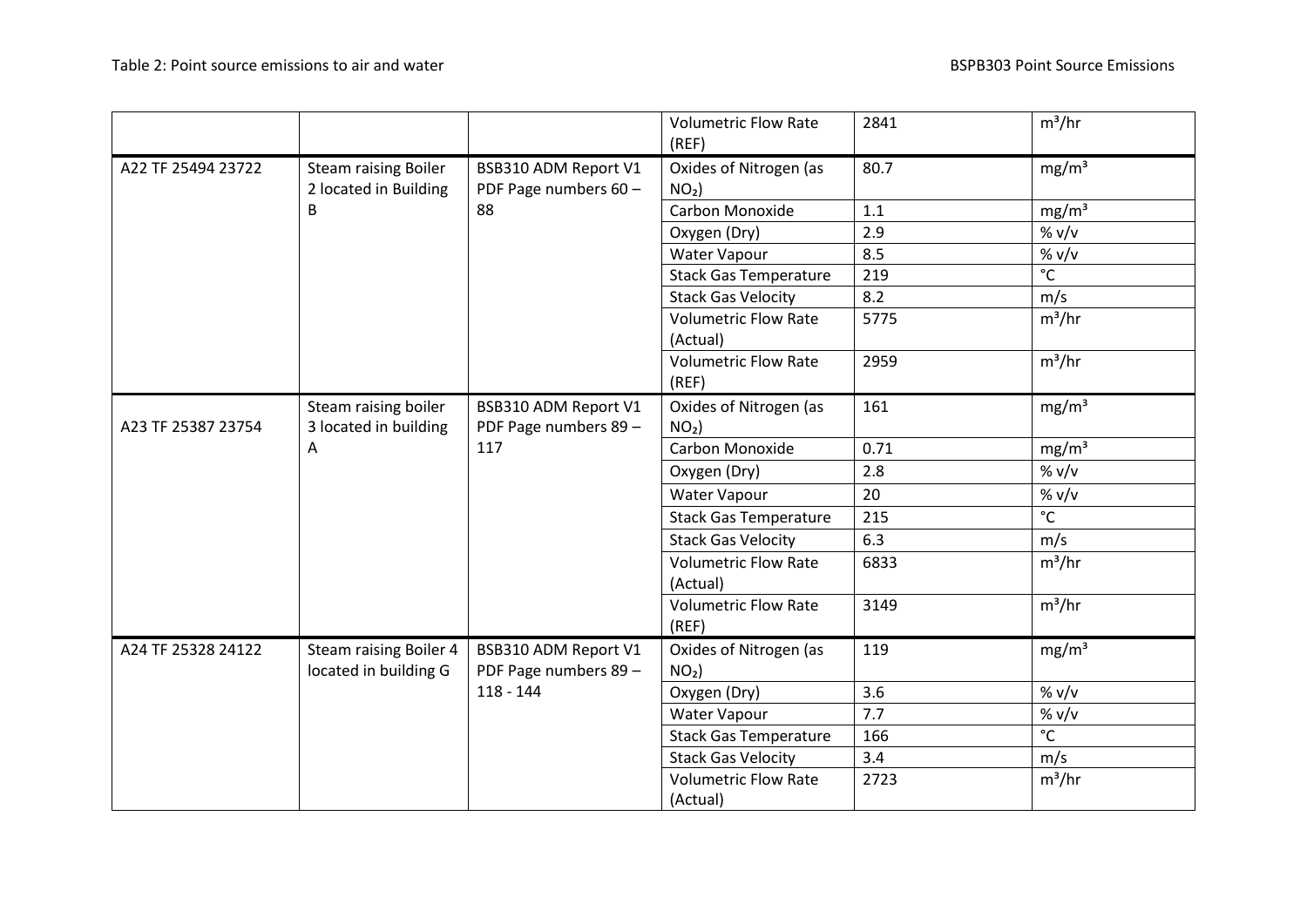|                      |                                                        |                                                                | <b>Volumetric Flow Rate</b><br>(REF)    | 1501 | $m^3/hr$          |
|----------------------|--------------------------------------------------------|----------------------------------------------------------------|-----------------------------------------|------|-------------------|
| A24 TF 25328 24122   | <b>Steam raising Boiler 5</b><br>located in building G | BSB310 ADM Report V1<br>PDF Page numbers 89 -                  | Oxides of Nitrogen (as<br>$NO2$ )       | 148  | mg/m <sup>3</sup> |
|                      |                                                        | $145 - 170$                                                    | Oxygen (Dry)                            | 7.1  | % v/v             |
|                      |                                                        |                                                                | Water Vapour                            | 7.8  | % v/v             |
|                      |                                                        |                                                                | <b>Stack Gas Temperature</b>            | 1.60 | $^{\circ}$ C      |
|                      |                                                        |                                                                | <b>Stack Gas Velocity</b>               | 3.6  | m/s               |
|                      |                                                        |                                                                | <b>Volumetric Flow Rate</b><br>(Actual) | 2856 | $m^3/hr$          |
|                      |                                                        |                                                                | <b>Volumetric Flow Rate</b><br>(REF)    | 1267 | $m^3/hr$          |
|                      |                                                        |                                                                |                                         |      |                   |
| MEP 1 TF 25370 24147 | Cerberus MEK Plant                                     | BSPB305b Bakkavor<br>Spalding - Paint                          | Methyl Ethyl Ketone<br>(MEK)            | 7.5  | mg/m <sup>3</sup> |
|                      |                                                        | <b>Extraction MEP 1- Paint</b><br><b>Extraction (Cerberus)</b> | <b>Volumetric Flow Rate</b>             | 658  | $m^3/h$           |
| MEP 2 TF 25571 23834 | Soups MEK Plant                                        | <b>BSPB305c Bakkavor</b><br>Spalding - Paint                   | Methyl Ethyl Ketone<br>(MEK)            | 124  | mg/m <sup>3</sup> |
|                      |                                                        | <b>Extraction MEP 2 - Paint</b><br>Extraction (Soups)          | <b>Volumetric Flow Rate</b>             | 1371 | $m^3/h$           |
| MEP 3 TF 25372 23848 | Deli MEK Plant                                         | BSPB305d Bakkavor<br>Spalding - Paint                          | Methyl Ethyl Ketone<br>(MEK)            | 33.5 | mg/m <sup>3</sup> |